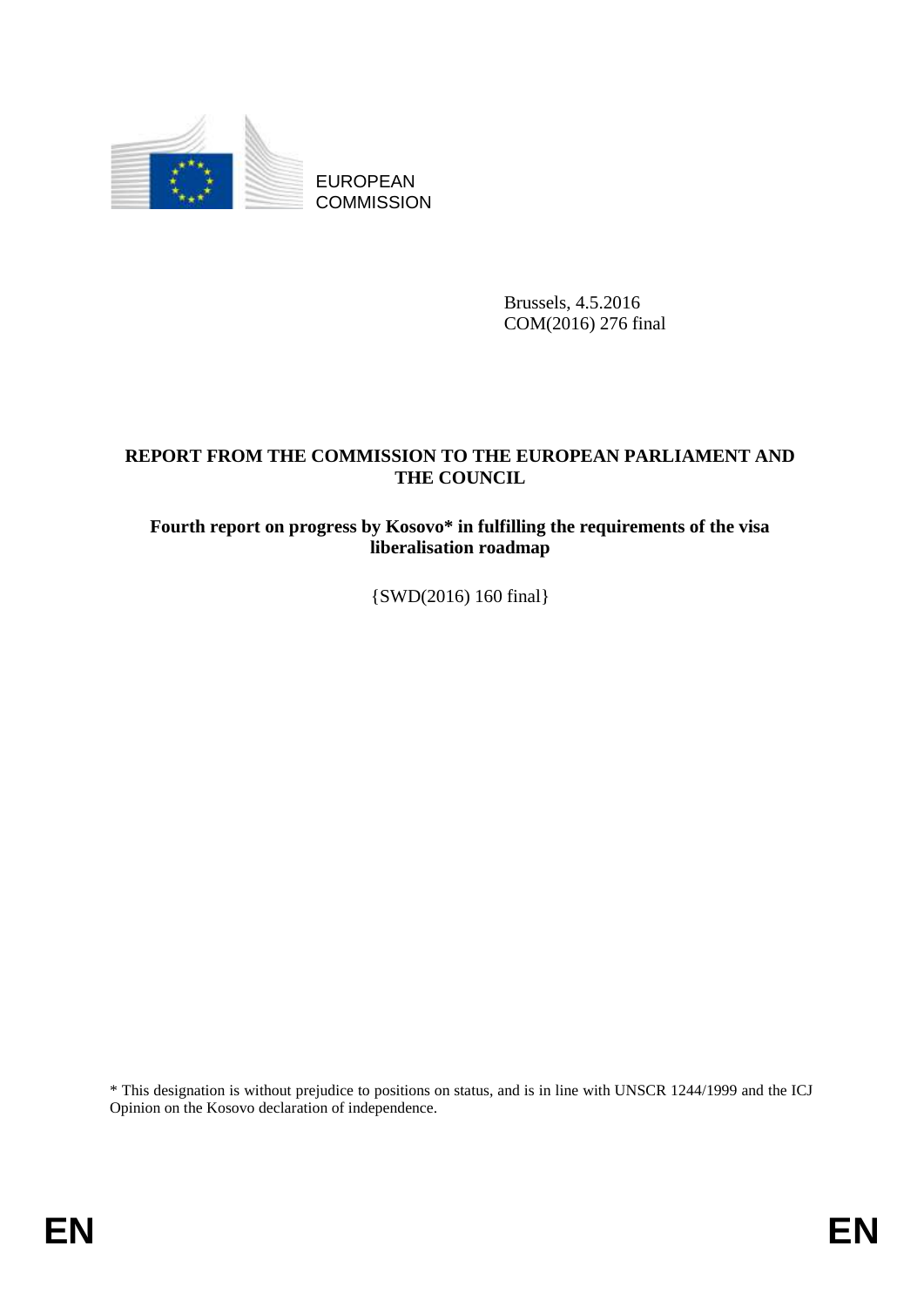### **1. INTRODUCTION**

The European Commission launched a visa liberalisation dialogue with Kosovo on 19 January 2012. On 14 June 2012, it handed over to Kosovo a roadmap, which identified all the legislation and other measures that Kosovo needed to adopt and implement to advance towards visa liberalisation.

The Commission adopted three previous reports on Kosovo's progress in the visa dialogue the first one on 8 February  $2013$ ; the second one on 24 July  $2014$ ; the third one on 18 December 2015.<sup>3</sup> These reports contained an assessment of progress made by Kosovo, recommendations to the Kosovo authorities and statistical data about the potential migratory and security impacts of visa liberalisation.

In its third report, the Commission set out eight recommendations corresponding to eight outstanding requirements of the visa roadmap, including four key priorities. It noted that one of the requirements—Kosovo's ratification of the border/boundary delineation agreement with Montenegro—would need to be completed before Kosovo is transferred to the visa-free list.

Building upon the outcome of a technical assessment mission to Kosovo on 17-18 March 2016, the present report sets out the Commission's assessment of Kosovo's progress in fulfilling the outstanding eight requirements of the visa roadmap.

It draws upon documents submitted by Kosovo, reports drafted by EU Member States' experts participating in the assessment mission of 17-18 March 2016, information provided by EUROPOL, FRONTEX, EASO and EULEX, as well as statistical data compiled by EUROSTAT and supplied by Member States.

The migration and security impact assessment of visa liberalisation for Kosovo, as well as the set of measures that Kosovo has implemented since December 2015 to prevent an irregular migration crisis, are set out in the accompanying staff working document.<sup>4</sup>

The visa dialogue is conducted without prejudice to EU Member States' position on status.

 $\overline{a}$ 

<sup>\*</sup> This designation is without prejudice to positions on status, and is in line with UNSCR 1244/1999 and the ICJ Opinion on the Kosovo declaration of independence.

COM (2013) 66 final.

 $^{2}$  COM(2014) 488 final.

 $3$  COM(2015) 906 final, accompanied by SWD(2015) 706 final.

<sup>4</sup> SWD(2016) 160 final.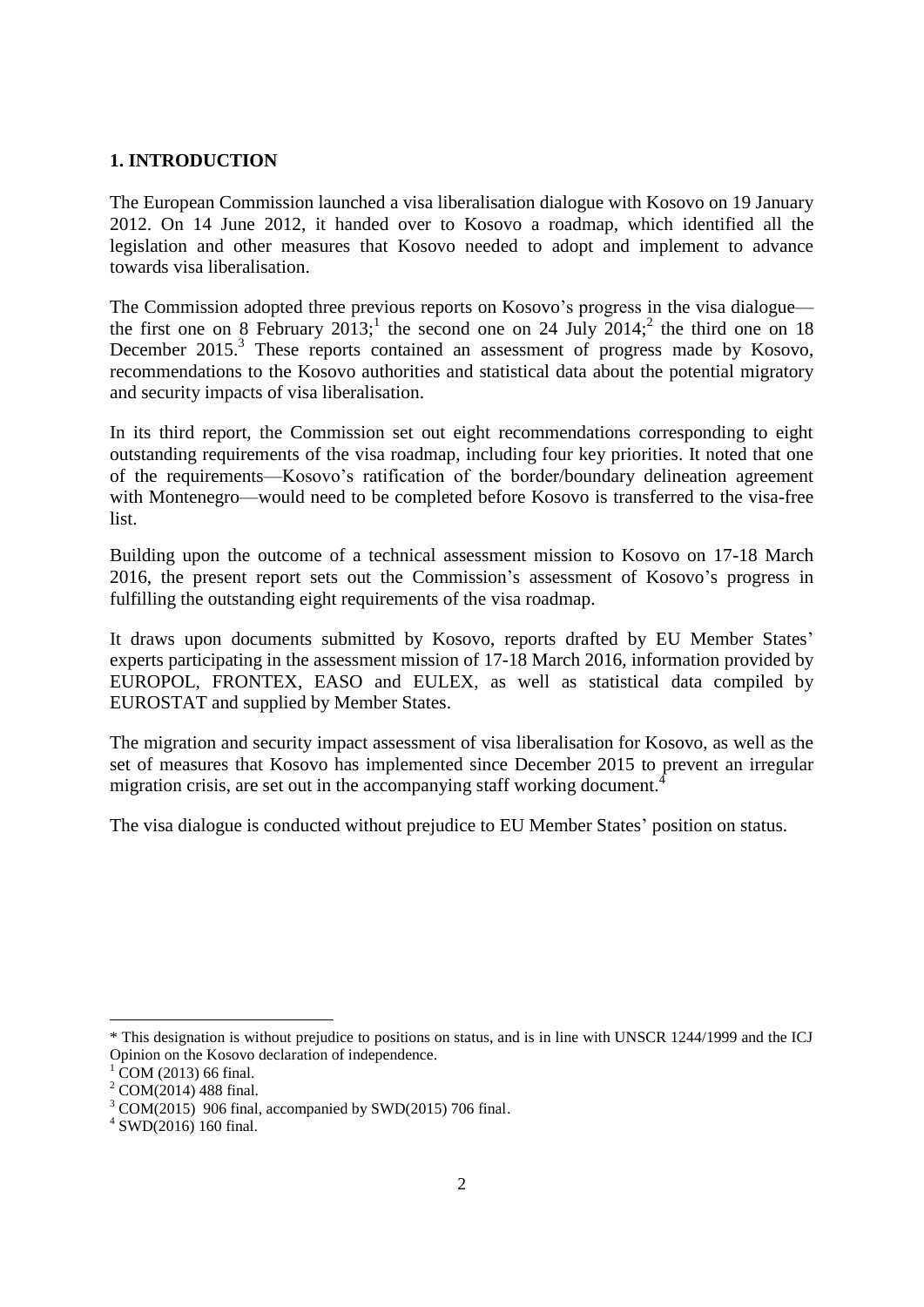### **2. REQUIREMENTS RELATED TO READMISSION AND REINTEGRATION**

#### **2.1. Readmission**

Kosovo **fulfils all seven requirements** in the area of readmission. The Commission's third report noted no outstanding requirement in this area.

### **2.2. Reintegration**

Kosovo **fulfils all three requirements** in the area of reintegration.

The Commission's third report noted that the reintegration fund should be fully disbursed, with a focus on offering assistance with employment, the establishment of small businesses, vocational training and linguistic training for children.

On 9 March 2016, Kosovo adopted a regulation on reintegration that opened up access to assistance with self-employment and business start-ups for all returnees regardless of their departure date from Kosovo. <sup>5</sup> Vulnerable returnees have access to the full range of reintegration services regardless of their departure date from Kosovo.

In the first quarter of 2016, 704 returnees benefited from sustainable reintegration services. In 2015 and 2014, respectively, 336 and 628 returnees did so in the whole year (see Figure 1).

| Type of sustainable reintegration service | 2014 | 2015 | Q1 2016 |
|-------------------------------------------|------|------|---------|
| Self-employment assistance                |      | 89   | 180     |
| Business start-ups                        | 191  | 64   |         |
| Vocational training                       | 122  | 63   | 183     |
| Language classes for children             | 311  |      | 328     |
| <b>Total</b>                              | 628  | 336  | 704     |

#### **Figure 1: Beneficiaries of sustainable reintegration services**

*Source: Kosovo, 2016*

1

Since December 2015, a specialist consultancy has been offering assistance to returnees with business start-ups. Municipalities have also considerably increased their local outreach effort.

Kosovo improved the disbursement rate of its reintegration fund in 2016. In the first quarter of 2016, it spent  $\epsilon$ 500 thousand (25%) on sustainable reintegration services and committed €1.1 million (57%) of this €2-million fund to job creation for returnees through two programmes: a UNDP programme offering on-the-job training and wage subsidies and the above consultancy project offering assistance with business start-ups.

In contrast, the fund's planned budget of  $\epsilon$ 2.1 million was reduced in mid-2015 to  $\epsilon$ 1.2 million owing to poor disbursement in the first half. By the end of 2015, only  $\epsilon$ 930 thousand (44% of the planned budget) had been spent. In 2014,  $\epsilon$ 1.5 million (72%) of the fund was spent, with the rest returned to the budget.

 $<sup>5</sup>$  Access to housing, which Kosovo considers a push factor, remains the sole category of services that only those</sup> who left Kosovo before July 2010 can benefit from.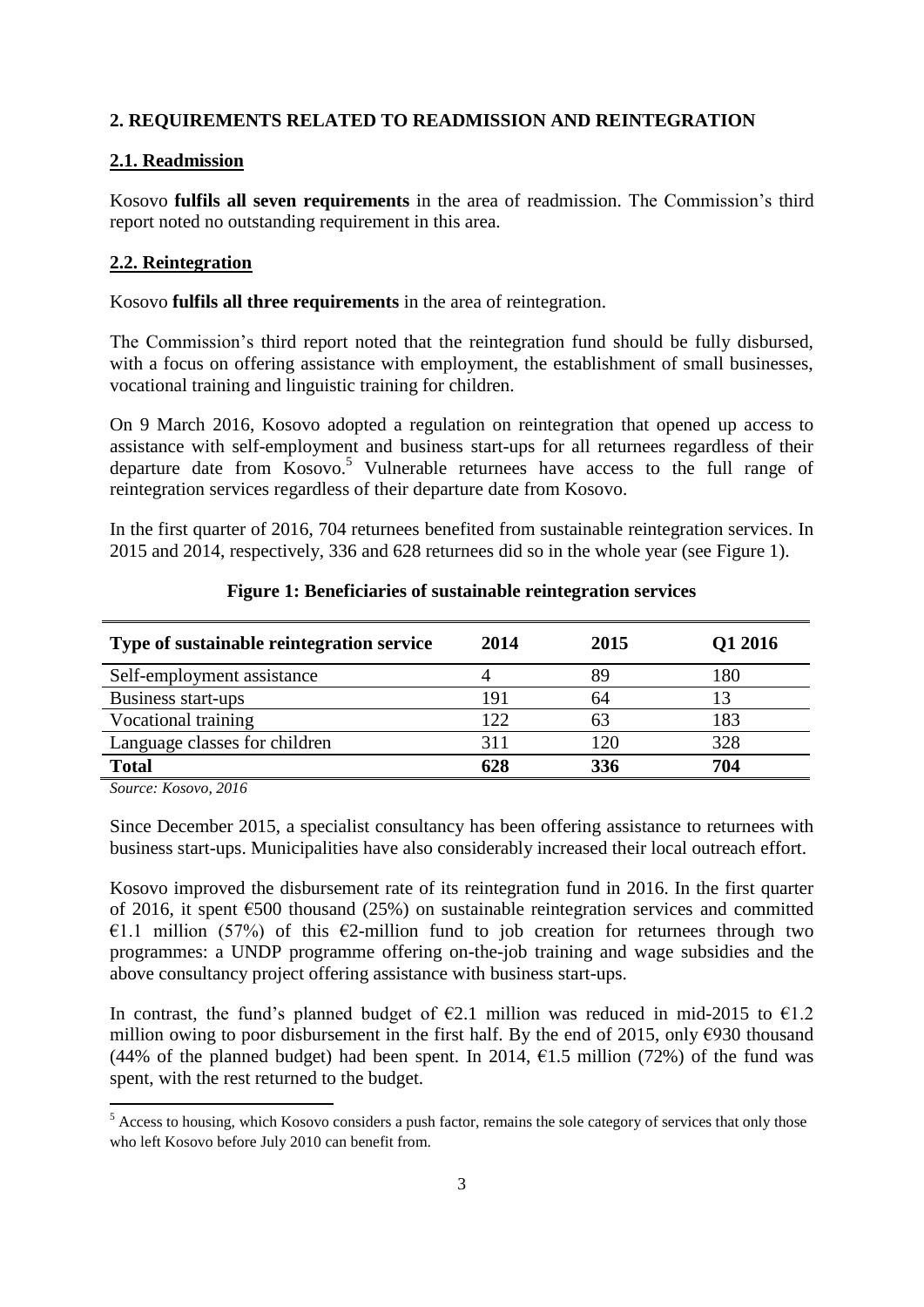Overall, Kosovo has **fulfilled** the outstanding requirement of disbursing the reintegration fund, with a focus on offering assistance with employment, the establishment of small businesses, vocational training and linguistic training for children.

## **3. BLOCK 1: DOCUMENT SECURITY**

Kosovo **fulfils all nine requirements** in the area of document security.

The Commission's third report noted that Kosovo should demonstrate that it has implemented its amended secondary legislation on name changes.

Since July 2015, Kosovo has implemented new secondary legislation on name changes.<sup>6</sup> This body of legislation introduced additional safeguards against fraudulent name changes, including the provision that those under criminal procedure cannot make such requests. Based on current legislation on names, 7 persons can request name changes once every five years.

Applicants may request name changes on eleven grounds, and they must provide a range of supporting documents to demonstrate the plausibility of their requests. Such supporting documents must include an extract of one's criminal record from the courts of one's current and previous places of residence. A police certificate indicating the absence of a criminal background must also be attached.

The civil registration agency has set up a new committee to vet each application, which issues recommendations to local civil status offices whether requests for name changes should be approved. Such recommendations are non-binding, but failure to comply by local offices may elicit further investigations. So far, each recommendation has been honoured.

Since its establishment, the new vetting committee has issued 180 recommendations—106 positive, 74 negative. Comparing the first quarters of 2015 and 2016, there has been a 72% drop in requests for changing surnames and a 69% drop in requests for changing first names.

Overall, Kosovo has **fulfilled** the outstanding key priority of demonstrating the implementation of amended secondary legislation on name changes.

### **4. BLOCK 2: BORDER/BOUNDARY AND MIGRATION MANAGEMENT**

### **4.1. Border/boundary management**

Kosovo fulfils **fourteen of the fifteen requirements** in the area of border/boundary management.

The Commission's third report noted that the border/boundary delineation agreement with Montenegro, which has been signed by both parties, should be ratified before Kosovo is transferred to the visa-free list.

1

<sup>&</sup>lt;sup>6</sup> This body of secondary legislation consists of an Administrative Instruction, a circular issued by the Civil Registration Agency and Standard Operating Procedures describing the procedures to be applied.

 $^7$  Law 02/L-118.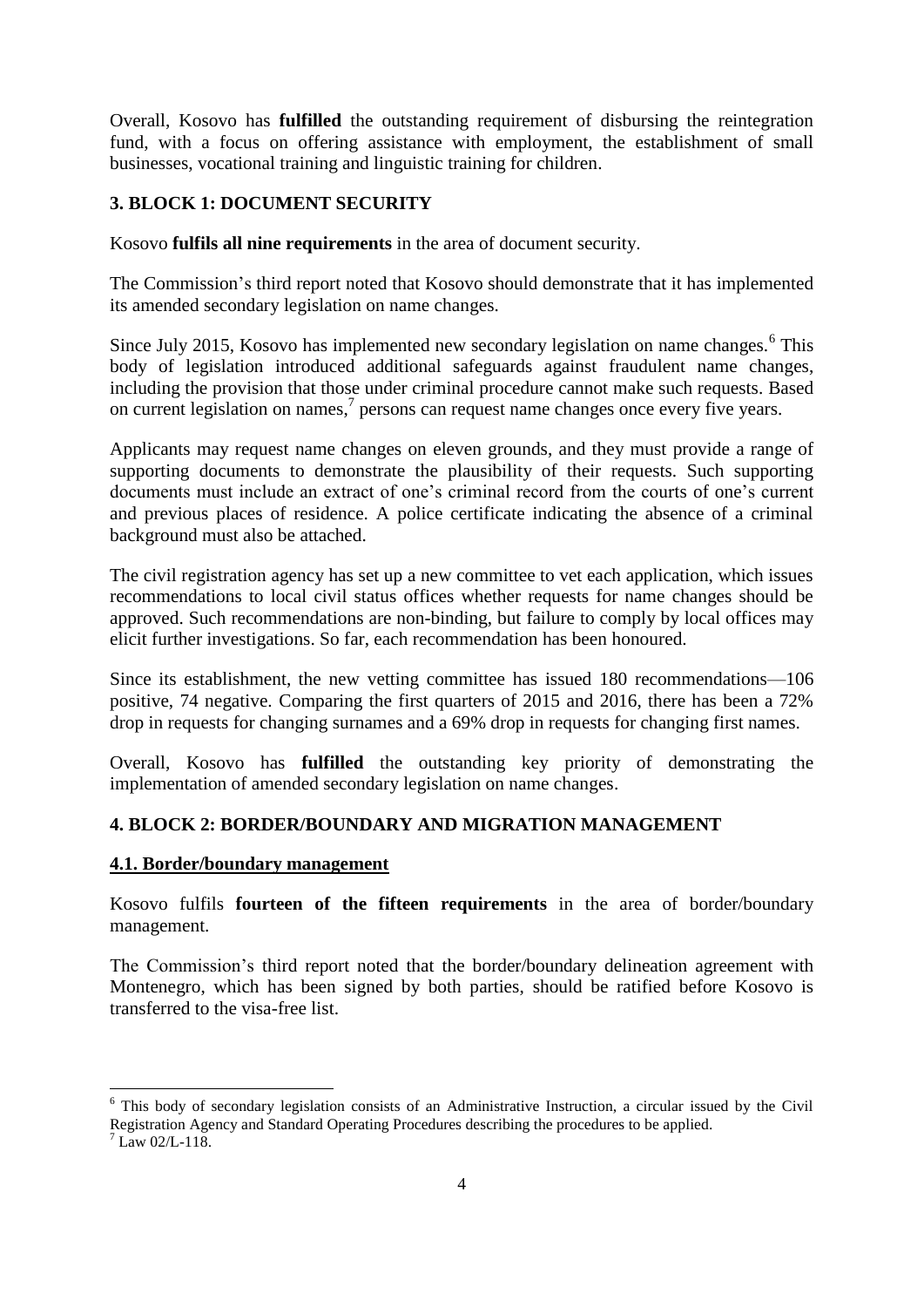On 15 March 2016, Kosovo established an *ad hoc* international commission to review border/boundary delineation with Montenegro, which concluded that, based on legal and technical criteria, the Kosovo process of delineating the border/boundary with Montenegro "clearly satisfied international standards," albeit without the necessary level of transparency.<sup>8</sup>

Overall, Kosovo **has taken important steps towards fulfilling** the outstanding requirement of ratifying the border/boundary delineation agreement with Montenegro. Kosovo is working towards ratification of this agreement by the day of the adoption of the legislative proposal to transfer Kosovo to the visa-free list by the European Parliament and the Council.

### **4.2. Migration management**

Kosovo **fulfils all ten requirements** in the area of migration management. The Commission's third report noted no outstanding requirement in this area.

## **4.3. Asylum**

 $\overline{a}$ 

Kosovo **fulfils all seven requirements** in the area of asylum.

The Commission's third report noted that Kosovo should monitor the reasons for its low recognition rate for asylum-seekers.

The number of asylum-seekers in Kosovo remains very low, as the overwhelming majority of third-country nationals consider it a transit location. 70, 98 and 62 persons sought asylum in Kosovo, respectively, in 2015, 2014 and 2013. There is no indication so far of a fragmentation of the Western Balkan migration route towards Kosovo.

Kosovo's asylum system is functioning, and its legislation incorporates essential elements of the EU's asylum *acquis*. In cases where applicants stayed in Kosovo following their lodging an asylum application, Kosovo has consistently followed the asylum procedures set out in its legislation.

The recognition rate also remains modest: in 2015, two of 70 asylum-seekers received subsidiary protection; in 2014, one of 98; in 2013, 4 of 62. This represented a recognition rate of 3%, 1% and 6%, respectively, in 2015, 2014 and 2013.

Most applicants would stay in Kosovo for a week before absconding. In 2015, authorities were able to conduct only six interviews of 59 applications, as the other 53 applicants had absconded. Of these six, two persons were granted subsidiary protection, which represents a higher recognition rate for individuals whose asylum interviews took place.

Overall, Kosovo has **fulfilled** the outstanding requirement relating to monitoring the low asylum recognition rate.

<sup>&</sup>lt;sup>8</sup> This report can be found at the following link: [http://president-ksgov.net/repository/docs/Final\\_Report.pdf.](http://president-ksgov.net/repository/docs/Final_Report.pdf)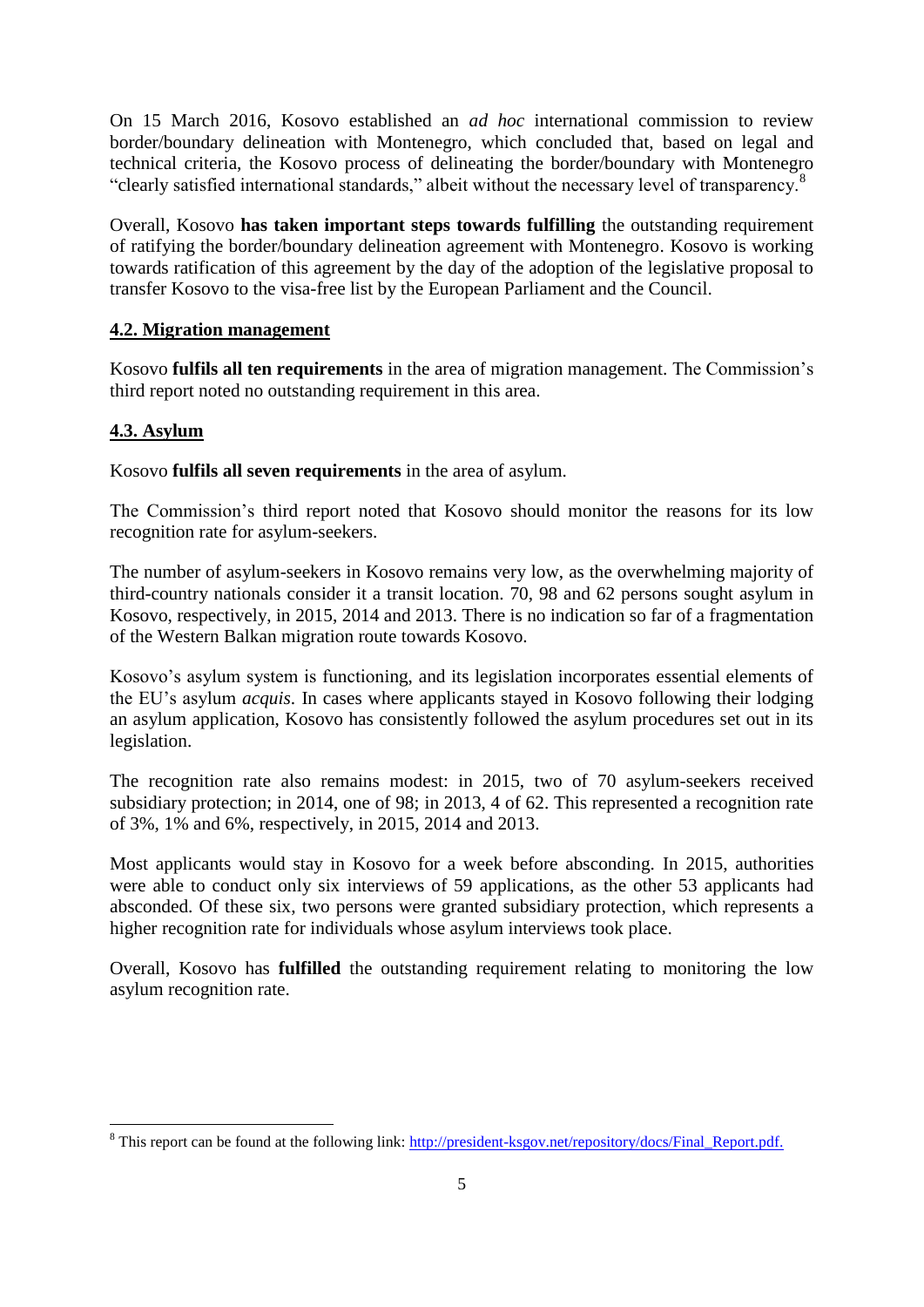## **5. BLOCK 3: PUBLIC ORDER AND SECURITY**

### **5.1. Preventing and combating organised crime, corruption and terrorism**

Kosovo **fulfils fourteen of the fifteen requirements** in the area of combating organised crime, corruption and terrorism, as well as **sufficient elements of the fifteenth key priority**.

The Commission's third report noted three outstanding key priorities in the field of combating organised crime, corruption and terrorism:

- Transferring a sufficient number of judges, with appropriate support staff, to serious crime departments across courts in Kosovo;
- Building up a track record of investigations, final court rulings and confiscations in serious organised crime and corruption cases, notably by endowing the central coordinator for serious organised crime and corruption cases with the mandate and resources to lead multidisciplinary teams of financial investigations and to monitor the judicial follow-up of such cases;
- Ensuring the operational independence of the Public Procurement Review Body and implementing strict integrity plans to protect the independence of this body and the Public Procurement Regulatory Commission.

### *Transferring judges and support staff to serious crime departments in basic courts*

Since July 2015, the Kosovo judicial council (KJC) has transferred 6 judges to the basic court in Prishtinë/Priština, increasing the total number to 18. The KJC has also transferred judges to other basic courts: one to Ferizaj/Uroševac, two to Gjakova/Đakovica and one to Pejë/Peć, bringing the total number of judges in each basic court to at least six. The KJC has increased judges' salaries and launched the recruitment of six professional associates and published in February 2016 vacancies for another 25.

On 24 March, the assembly amended the KJC  $law<sup>9</sup>$  to eliminate the previous six-month cap on transfers, enabling transfers "for a reasonable period of time." As the average case takes about eight months to complete, this amendment was a crucial component of strengthening the judicial follow-up of serious organised crime and corruption cases in Kosovo.<sup>10</sup>

Overall, Kosovo has **fulfilled** the outstanding key priority of transferring a sufficient number of judges and support staff to serious crime departments in basic courts.

## *Building up a track record of investigations, final court rulings and confiscations in serious organised crime and corruption cases*

Between September and December 2015, the Kosovo prosecutorial council (KPC) set up an integrated case management system enabling the tracking of a select number of high-profile

**.** 

 $9$  Law 05/L-094. The amendment concerning the duration of transfers entered into force on 6 April 2016.

<sup>&</sup>lt;sup>10</sup> The March 2016 visa assessment mission also confirmed the personal commitment of the transferred judges interviewed to reach verdicts in cases assigned to them before their transfer expires.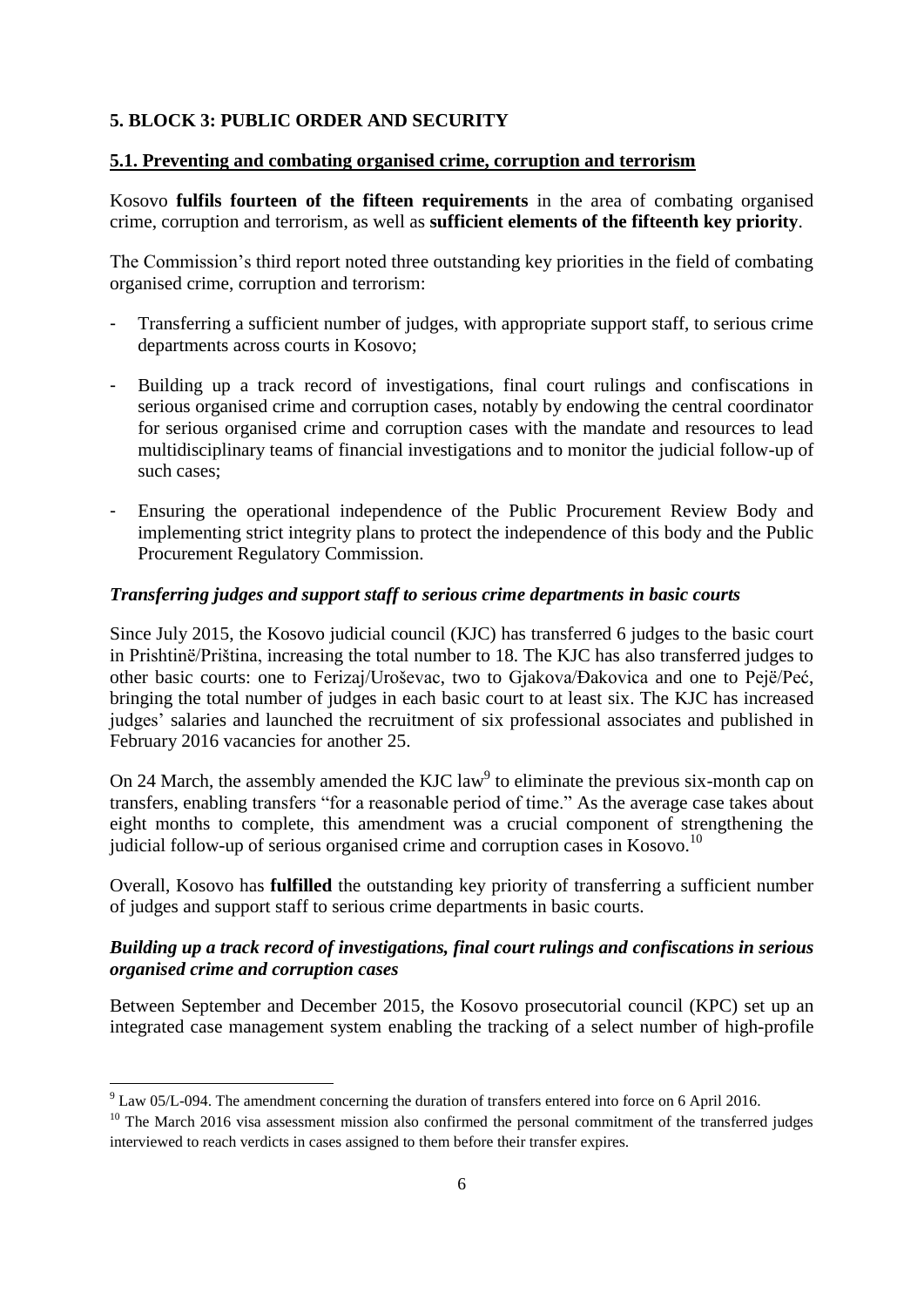organised crime and corruption cases from investigation, via prosecution, to final conviction. It is based on a sophisticated database that functions as an IT and management tool.

Cases are selected by the central coordinator under the special prosecution and within a multidisciplinary structure extending to the police, the financial intelligence unit, the tax administration, the agency for the administration of confiscated and sequestrated assets (AMSCA), the correctional service and the serious crime departments of basic courts. Each body has seconded permanent members to this multidisciplinary structure, who feed the database and exchange information on cases. Each targeted case is handled as top priority. Court presidents must immediately allocate them to judges and report to the KJC, on a monthly basis, about actions taken and judicial developments.

Kosovo has targeted 31 organised crime and corruption cases in this database. To date, prosecutors have filed 15 indictments against 54 persons. Investigations were dropped in two cases; 14 cases remain under investigation. One of these cases resulted in convictions at first instance on 6 April 2016: a panel of judges found three defendants guilty on charges of corruption. The chief defendant received a three-year prison sentence and other penalties; the second defendant, 18 months in prison; the third, a fine. The chief defendant had been the prosecutor in a case of suspected murder and was sentenced for having accepted a bribe.

On 27 April 2016, Kosovo arrested six people as part of an investigation into an alleged land scam of buying and selling publicly-owned land, amounting to  $\epsilon$ 30 million. A prominent legislator was the alleged leader of this fraud, which may have involved 40 people. This person surrendered to authorities on 29 April 2016. The investigation concerned a large-scale organised criminal group, active from 2006 to date, involving organised crime, moneylaundering, abuse of official position, falsifying documents and giving and receiving bribes.

Kosovo has also made progress in freezing and seizing illicitly obtained assets, but only a limited fraction has been confiscated in the absence of final verdicts. The estimated value of frozen, sequestrated and confiscated assets stands at  $\epsilon$ 20.6 million.<sup>11</sup> Between 2014 and 2015, the value of confiscated assets increased from EUR 130.000 to EUR 450.000. The number of court orders for freezing, sequestration or confiscation has increased from 204 to 242.

There remains a gap in assets transferred to AMSCA. In 2015, only 18% of newly seized assets were transferred to the agency; 37% was transferred in 2014.

Overall, Kosovo has **fulfilled sufficient elements of the key priority** of building up a track record of investigations, final court rulings and confiscations in high-profile organised crime and corruption cases. It has established a multidisciplinary team of special prosecutors, judges and investigators to pursue a select number of high-profile cases, aided by a database. Asset freezing and seizures have increased, although confiscations in the absence of final verdicts remain low. This system has already yielded results in one case, but the judicial follow-up of the remaining cases, the transfer of seized assets and final confiscation require sustained attention from the authorities. Kosovo is actively working towards strengthening its track record in the fight against organised crime, corruption and terrorism.

**.** 

 $11$ <sup>11</sup> These statistics concern only new cases generated in 2015.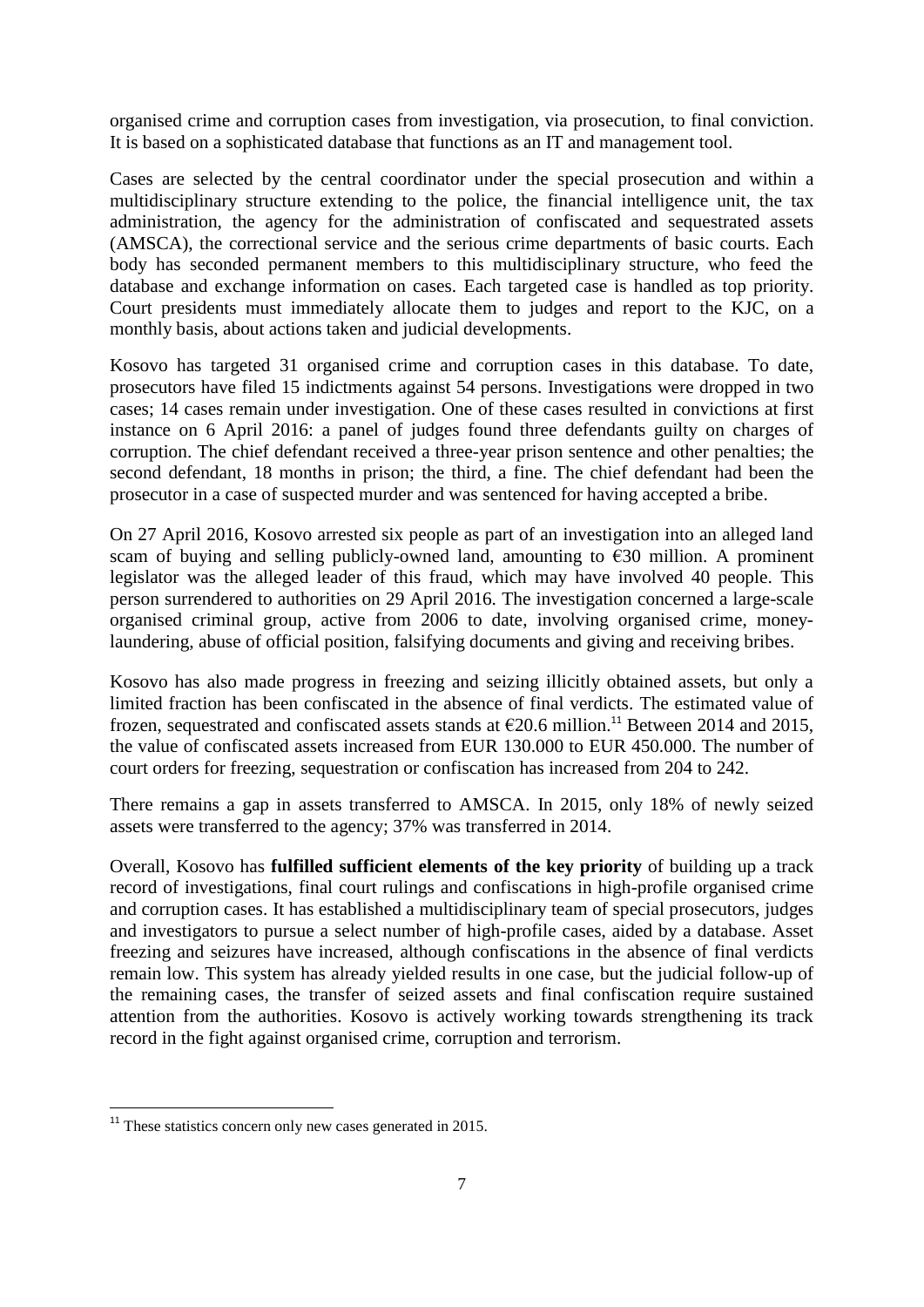## *Ensuring the operational independence of the Public Procurement Review Body and implementing strict integrity plans to protect its independence and that of the Public Procurement Regulatory Commission*

Since July 2015, Kosovo has taken considerable steps to strengthen the integrity of public procurement. The former head of the public procurement review body (PPRB), indicted on charges of corruption, has been removed from office, and amendments to the law on public procurement adopted by the assembly on 19 February 2016<sup>12</sup> have enabled the suspension and removal from office, pending a final conviction, of members of this body who have been indicted. Upon the recommendation of a selection body composed of supreme court judges, the assembly appointed on 30 March the new chairperson and remaining two members of the PPRB, rendering it fully operational.

A review of recent cases of procurement appeals also exhibits progress. In 592 appeals filed in 2015, the PPRB took decisions favourable to economic operators in 129 cases. Altogether, the PPRB reassessed 196 cases, re-tendering 129 of them in 2015. This is a considerable improvement compared to July 2015 when the success rate of the PPRB in reviews against economic operators was 100%. In cases where economic operators appealed to the basic court of Prishtinë/Priština, most of the PPRB's decisions were upheld.

A public procurement strategy is also due to be adopted in May 2016, which seeks to improve integrity, accountability and responsibility in public procurement on the basis of a modernised public procurement system.

Electronic procurement was launched on 5 January 2016. The electronic procurement platform became operational for all central tendering procedures on 1 April 2016. All centrallevel budgetary organisations are mandated to start using the electronic system by 1 September; all Kosovo budgetary organisations by 1 January 2017. The Kosovo electricity operator became the first body to use the electronic procurement platform on 25 March 2016.

Overall, Kosovo has **fulfilled** the outstanding key priority of ensuring the operational independence of the public procurement review body and implementing strict integrity plans to protect its independence and that of the public procurement regulatory commission.

### **5.2. Law enforcement cooperation**

Kosovo **fulfils all eleven requirements** in the area of law enforcement cooperation. The Commission's third report noted no outstanding requirement in this area.

### **5.3. Judicial cooperation in criminal matters**

Kosovo **fulfils all seven requirements** in the area of judicial cooperation in criminal matters. The Commission's third report noted no outstanding requirement in this area.

### **5.4. Data protection**

Kosovo **fulfils all three requirements** in the area of data protection. The Commission's third report noted no outstanding requirement in this area.

<sup>1</sup> <sup>12</sup> Law No. 05/L-092.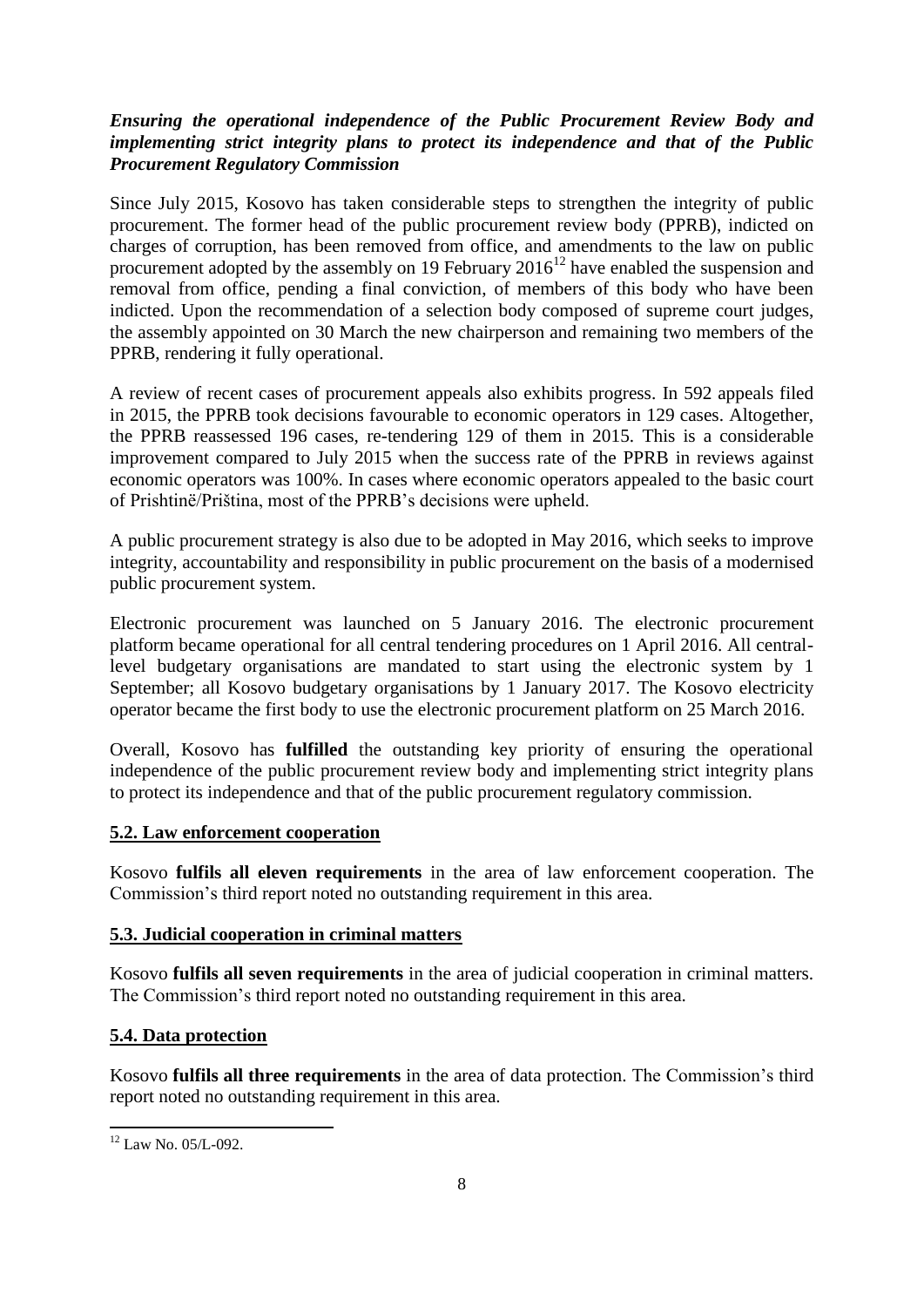## **6. BLOCK 4: FUNDAMENTAL RIGHTS RELATED TO THE FREEDOM OF MOVEMENT**

Kosovo **fulfils all eight requirements** in the area of fundamental rights related to the freedom of movement.

The Commission's third report noted that Kosovo should provide appropriate premises for and ensure the full budgetary independence of the ombudsperson.

A memorandum of understanding was signed between the ombudsperson and the ministry of public administration on 12 February 2016. This allocates suitable premises in the capital to the ombudsperson. Refurbishment started in April 2016, with the ombudsperson's move due to be completed by July 2016.

The ministry of finance has allocated an additional EUR 98.000 to the ombudsperson. This will cover the salaries of another nine staff created by the July 2015 human rights package, which increased the ombudsperson's tasks in the field of anti-discrimination and gender equality.

To enhance the ombudsperson's budgetary independence, Kosovo committed on 18 February  $2016<sup>13</sup>$  to allocate to it a budget of EUR 422.000. This amount corresponds to the ombudsperson's request and will enable it to carry out new tasks flowing from the human rights package. The ombudsperson  $\text{law}^{14}$  provides that this institution's budget can only be reduced with the ombudsperson's approval.

Overall, Kosovo has **fulfilled** the outstanding requirement relating to the provision of appropriate premises and full budgetary independence of the ombudsperson.

## **7. CONCLUSION**

The present report complements the previous three adopted by the Commission on Kosovo's progress in the visa dialogue. These reports contained an assessment of progress by Kosovo in fulfilling the requirements of the visa roadmap, recommendations addressed to Kosovo and an assessment of the potential migratory and security impacts of visa liberalisation.

In its third report, the Commission set out eight recommendations corresponding to eight outstanding requirements of the visa roadmap, including four key priorities. It noted that one of the requirements – Kosovo's ratification of the border/boundary delineation agreement with Montenegro – would need to be completed before Kosovo is transferred to the visa-free list.

The Commission has evaluated Kosovo's recent steps to fulfil these outstanding requirements. Kosovo has provided the necessary legislative and policy documents for this assessment. This report has drawn heavily upon the findings of four Member States' experts who accompanied the Commission on an assessment mission to Kosovo on 17-18 March 2016.

<sup>1</sup>  $13$  Decision No. 05/75 commits the ministry of finance "to implement this decision."

 $14$  Law 05/L-019.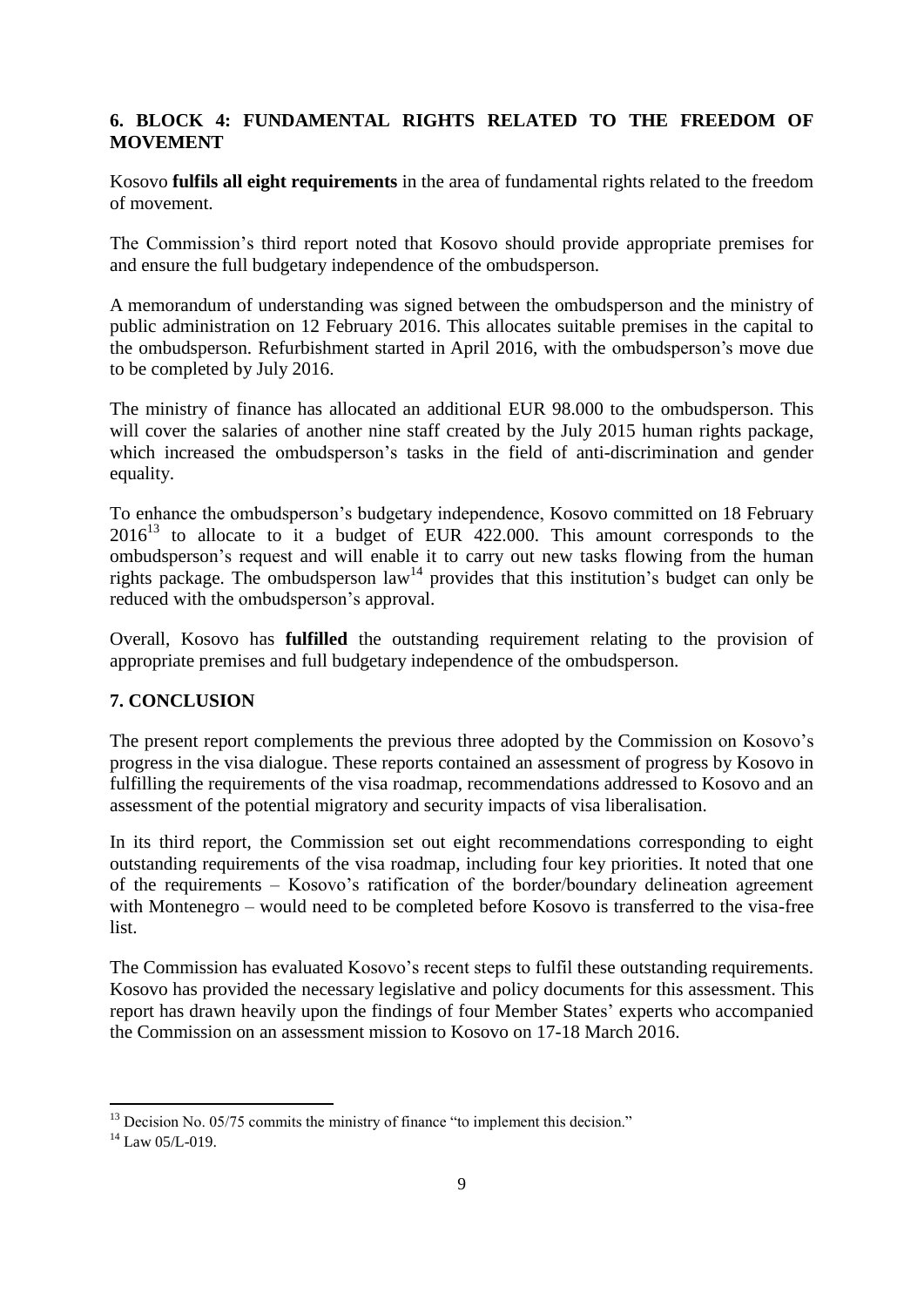The potential migratory and security impacts of visa liberalisation for Kosovo, as well as the set of measures that Kosovo has implemented since December 2015 to prevent visa-free abuse, are set out in the accompanying Commission Staff Working Document.

The visa dialogue with Kosovo has proved to be an important and particularly effective tool in advancing far-reaching and difficult reforms in the Justice and Home Affairs field and beyond, impacting areas such as the rule of law and criminal justice reform. These issues are also monitored in other frameworks, such as the Justice, Freedom and Security sub-committee of the Stabilisation and Association Process.

The progress achieved by Kosovo in all areas covered by the visa liberalisation roadmap remains steady and effective, demonstrating Kosovo's long-standing commitment to fulfilling the requirements of the visa roadmap as a matter of overwhelming priority. The recommendations set out in the Commission's third report have been addressed to ensure that the legislative and policy framework, the institutional and organisational principles and the implementation of procedures throughout the four blocks, as well as readmission and reintegration, comply with European and international standards. This confirms Kosovo's willingness to continue tackling these issues in the context of visa liberalisation.

As a result of a set of important measures that Kosovo has implemented since December 2015, the Commission considers that Kosovo has achieved the following:

- 1. Fulfilled the key priority of transferring a sufficient number of judges and support staff to serious crime departments in basic courts;
- 2. Fulfilled sufficient elements of the key priority of building up a track record of investigations, final court rulings and confiscations in high-profile organised crime and corruption cases. It has established a multidisciplinary team of special prosecutors, judges and investigators to pursue a select number of high-profile cases, aided by a database. Asset freezing and seizures have increased, although confiscations in the absence of final verdicts remain low. This system has already yielded results in one case, but the judicial follow-up of the remaining cases, the transfer of seized assets and final confiscation require sustained attention from the authorities. Kosovo is actively working towards strengthening its track record in the fight against organised crime, corruption and terrorism;
- 3. Fulfilled the key priority of ensuring the operational independence of the public procurement review body and implementing strict integrity plans to protect its independence and that of the public procurement regulatory commission;
- 4. Fulfilled the key priority of demonstrating the implementation of amended secondary legislation on name changes;
- 5. Taken important steps towards fulfilling the requirement of ratifying the border/boundary delineation agreement with Montenegro. Kosovo is working towards ratification of this agreement by the day of the adoption of the legislative proposal to transfer Kosovo to the visa-free list by the European Parliament and the Council;